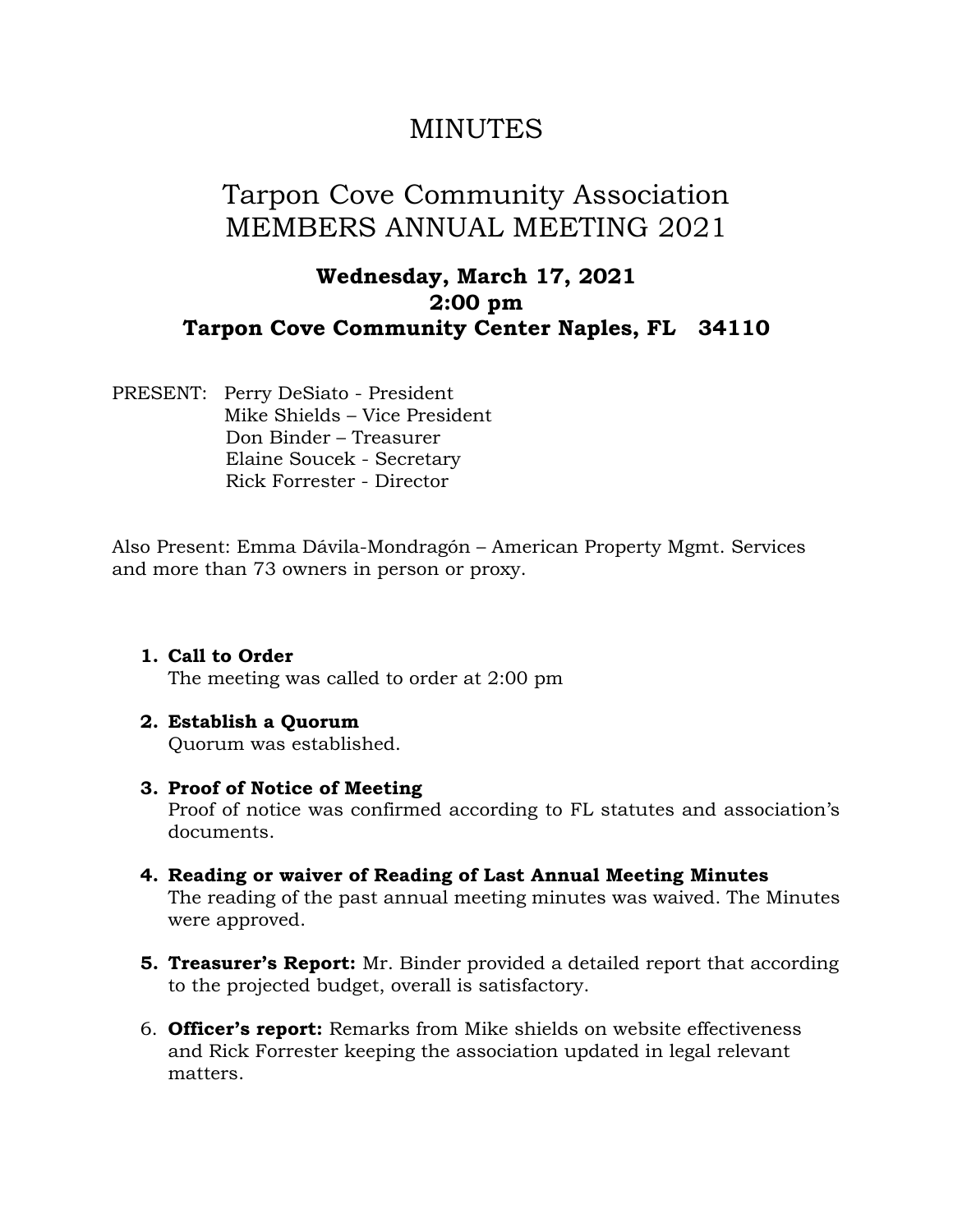- **7. New Business – Roll Over of Excess Funds…**
	- **a) Roll Over of Excess Funds…** It was unanimously approved by all members present in person and by proxy to rollover excess association funds to the next year's budget (if any).
	- **b) Wave the requirement to have an independent CPA Financial Review of the December 31, 2021 Financial Statement…** It was approved by the majority of members present in person and by proxy to wave the requirement.
- 8. **Announcement of 2021 Board of Directors** Board President Perry DeSiato presented an award on behalf of the TCCA board to Elaine Soucek for all her years of loyal service to the community being this her last term serving as a board member representing Bimini. Then the new board was announced as follows:

 Perry DeSiato Bimini Mike Shields Martinique Don Binder Barbados TCD Donna Scuteri Barbados CBC Rick Forrester Cayman

- 9. **President's Report:** President DeSiato reported on the following successful projects:
- New roofs on the common buildings
- Lights replaced
- Streets resurfaced
- Extended parking lot Bimini
- Built a permanent recycling station
- New umbrellas and small tables
- Re-strip the lounged chairs
- Re-negotiated contract with Comcast for the next 8 years getting a sig up bonus \$50k

**10. Resident Comment Period.** Only a couple of questions were asked and they were answered accordingly.

#### **11. Adjournment**

With no other business to conduct the meeting was adjourned at 2:33 p.m.

Respectfully submitted, Emma Dávila-Mondragón